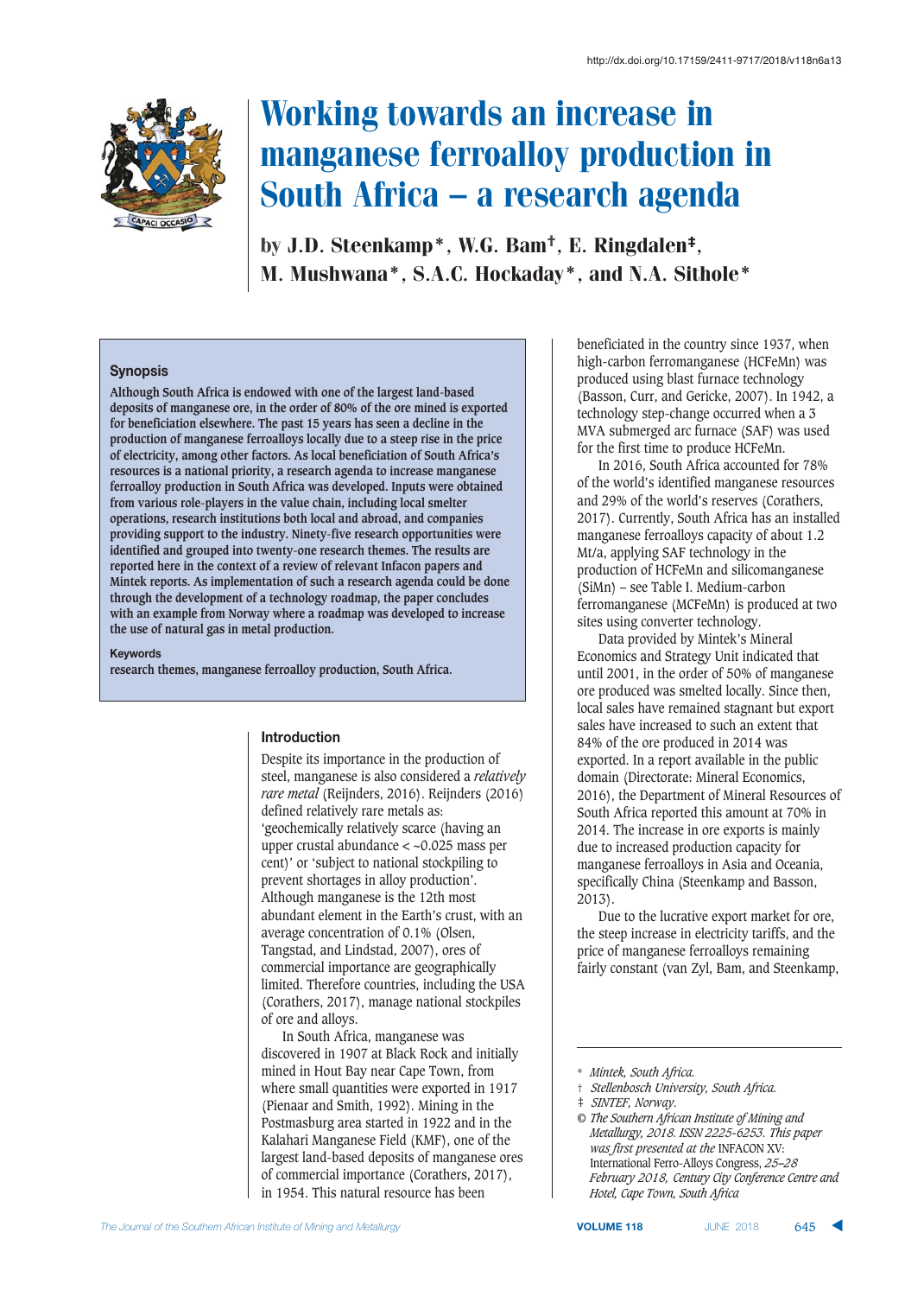| $0$ monotino                                    | $C$ ammadity | $D$ <sub>readviation</sub> |  |  |  |  |
|-------------------------------------------------|--------------|----------------------------|--|--|--|--|
| <b>South Africa</b>                             |              |                            |  |  |  |  |
| Installed capacity for manganese ferroalloys in |              |                            |  |  |  |  |
| Table I                                         |              |                            |  |  |  |  |

| Operating                                                                                                 | Commodity                                                       | Production                             | MVA                                   |
|-----------------------------------------------------------------------------------------------------------|-----------------------------------------------------------------|----------------------------------------|---------------------------------------|
| company                                                                                                   |                                                                 | rate (kt/a)                            | installed                             |
| <b>Metalloys</b><br>Assmang Cato Ridge<br>Assmang Machadodorp*<br>Transalloys<br>Mogale**<br><b>TOTAL</b> | <b>HCFeMn</b><br><b>HCFeMn</b><br><b>HCFeMn</b><br>SiMn<br>SiMn | 480<br>240<br>270<br>180<br>40<br>1210 | 312<br>116<br>132<br>161<br>40<br>761 |

\* On care and maintenance

\*\* Currently converted to FeCr production

2016; van Zyl, 2017), the production and sales of manganese ferroalloys in South Africa have been declining, resulting in job losses among other impacts. Only around 40% of the installed capacity listed in Table I is currently in use (personal communications with various plant personnel, 2017). In a country with an official unemployment rate of 25.3% in 2015 (Stats SA, 2016), there is a need for the development of a national research agenda (Phaal, Farrukh, and Probert, 2004) to increase beneficiation of manganese ore in South Africa. The aim of the study presented here was to define such a research agenda from a multi-organizational perspective (Phaal, Farrukh, and Probert, 2004) and look at not only supporting existing operations, but also working towards step-change technologies.

#### $Methodology$

The term *value chain* can be used to describe the full range of activities performed to bring a product from its conception to end-use and beyond (Gereffi and Fernandez-Stark, 2011). Such maps can be useful to determine the interdependencies between various products and processes. A recent version of the manganese value chain map was described by van Zyl (2017). The section applicable to this study is indicated in Figure 1 and consists of three stages.

- ➤ *Stage A*—*Geology, mining, and beneficiation*: The manganese orebody under investigation was limited to the KMF, based in the Hotazel area of the Northern Cape Province of South Africa. Products produced in Stage A include lumpy ore and fine ore upgraded in the form of sinter, to meet the chemical, phase chemical, and physical (size) requirements of SAF technology applications in South Africa. Waste streams were streams that did not meet these criteria.
- ➤ *Stage B*—*Reduction*: The reduction step consisted of the production of SiMn or HCFeMn using SAF technology with the products from Stage A being the main sources of manganese. Waste streams generated included slag, dust and off-gas, and unsaleable metallic fines.
- ➤ *Stage C*—*Refining*: The refining step consisted of the production of MCFeMn using converter technology, the HCFeMn from Stage B being the main source of manganese. As with Stage B, waste streams generated

included slag, dust and off-gas, and unsaleable metallic fines.

With the value chain defined in Figure 1 as a basis, the method followed to identify and evaluate the research opportunities and themes is summarized in Figure 2.

- ➤ *Phase 1*—Six categories were identified using a process broadly similar to that proposed by Jabareen (2008) and depended on four main sources: (i) the shareholder performance agreement between Mintek and the South African government for 2015, (ii) the Mintek Pyrometallurgy Research Roadmap for 2015, (iii) an overview of the manganese ferroalloy industry by Steenkamp and Basson (2013), and (iv) a follow-up study by van Zyl (2017). The research categories are presented in Table II. Knowledge leaders from South Africa, Norway, and Namibia, were identified in the fields of operations (13), research and development (26), and support (13). They were invited to participate in a workshop included in the programme of the Second School on Manganese Ferro-alloy Production hosted in South Africa on 27 and 28 June 2016.
- ➤ *Phase 2*—The First School on Manganese Ferro-alloy Production was hosted in 2012 in South Africa in order to support local smelters and foster collaboration between researchers in the field based in South Africa and Norway. The intention of the Second School on Manganese Ferro-alloy Production was to build on



**Figure 1–Various stages in the value chain map under investigation** 



**Figure 2-Research phases followed in identifying a research agenda to**  $i$  **A**  $i$  **C**  $i$  **C**  $i$  **C**  $i$  **C**  $i$  **C**  $i$  **C**  $i$  **C**  $i$  **C**  $i$  **C**  $i$  **C**  $i$  **C**  $i$  **C**  $i$  **C**  $i$  **C**  $i$  **C**  $i$  **C**  $i$  **C**  $i$  **C**  $i$  **C**  $i$  **C**  $i$  **C**  $i$  **C**  $i$  **C**  $i$  **C**  $i$  **C**  $i$  **C**  $i$  **C**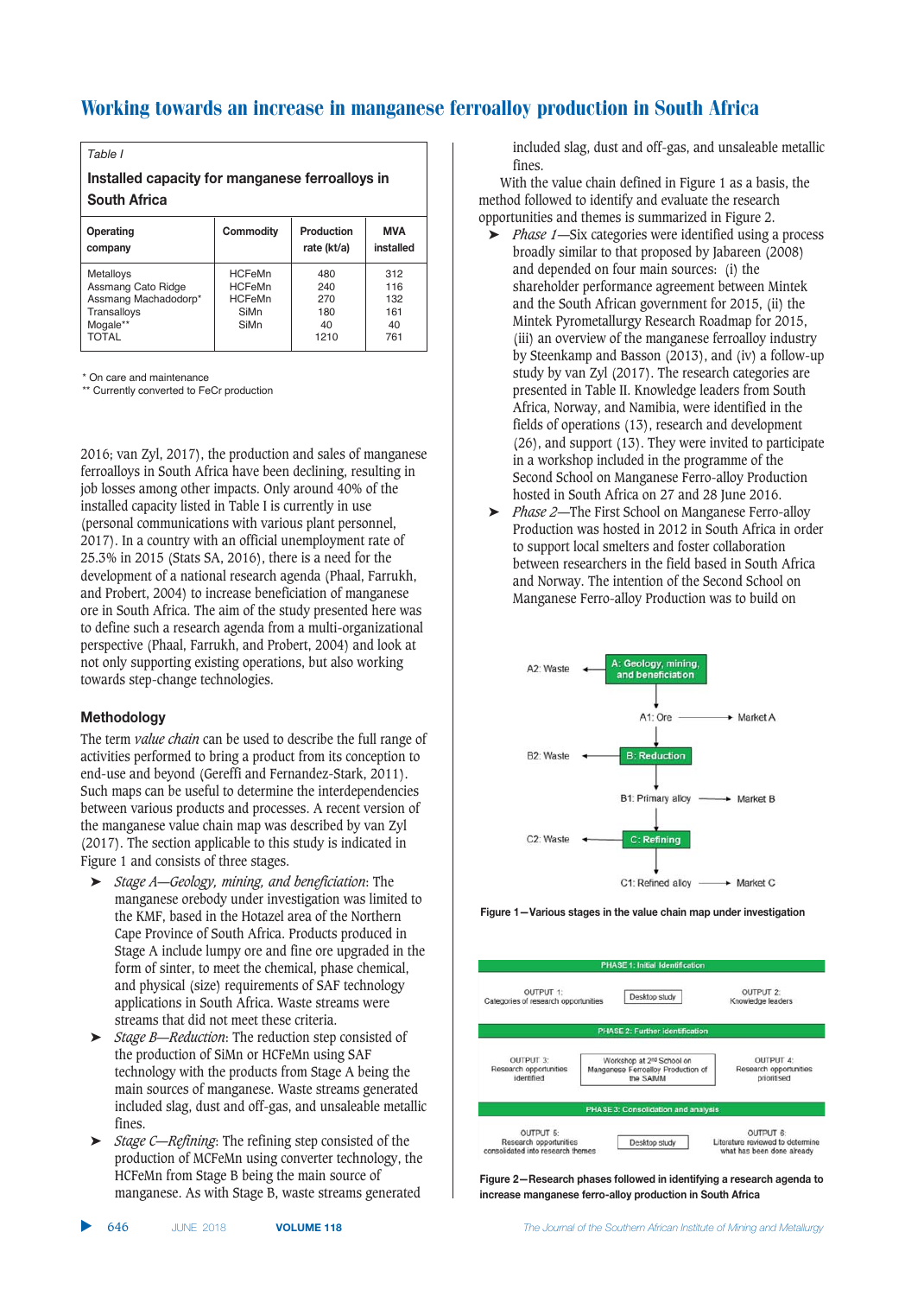| Table II                                                                                                                                                                                             |  |  |  |  |
|------------------------------------------------------------------------------------------------------------------------------------------------------------------------------------------------------|--|--|--|--|
| Research categories and their aims, and research themes identifies per category                                                                                                                      |  |  |  |  |
| Increased environmental efficiency                                                                                                                                                                   |  |  |  |  |
| Aim: to operate eco-efficient processing technologies and minimize landfill as a waste management solution                                                                                           |  |  |  |  |
| Handling, recycling, and re-using waste products (including dust, slag, and metal fines)<br>1.<br>2.<br>Using alternative reductants and sources of electricity to reduce carbon emissions           |  |  |  |  |
| Increased resource efficiencies                                                                                                                                                                      |  |  |  |  |
| Aim: to utilize South African resources more efficiently by increasing recovery of saleable manganese to high-value products, including manganese<br>ferroalloy products not currently in the market |  |  |  |  |
| 3.<br>Improving knowledge of geometallurgy                                                                                                                                                           |  |  |  |  |
| Treating ore fines<br>4.<br>Treating low-grade ore<br>5.                                                                                                                                             |  |  |  |  |
| Improving processes by focusing on resource efficiencies<br>6.                                                                                                                                       |  |  |  |  |
| Increased energy efficiencies                                                                                                                                                                        |  |  |  |  |
| Aim: to efficiently recover smelter energy from waste streams, and to reduce electricity consumption via alternative energy sources or applications                                                  |  |  |  |  |
| 7.<br>Using alternative sources of fuel                                                                                                                                                              |  |  |  |  |
| Pretreating ore<br>8.                                                                                                                                                                                |  |  |  |  |
| 9.<br>Recovering energy, mainly from off-gas                                                                                                                                                         |  |  |  |  |
| 10. Determining electrode tip position<br>11. Minimizing metal fines generation                                                                                                                      |  |  |  |  |
| 12. Revisiting furnace designs                                                                                                                                                                       |  |  |  |  |
| 13. Improving converter technology                                                                                                                                                                   |  |  |  |  |
| 14. Finding alternatives to converting                                                                                                                                                               |  |  |  |  |
| Increased productivity of labour                                                                                                                                                                     |  |  |  |  |
| Aim: to increase the skills levels of people operating plants in South Africa to enhance South Africa's global competitiveness                                                                       |  |  |  |  |
| 15. Developing skills levels                                                                                                                                                                         |  |  |  |  |
| 16. Creating incentives                                                                                                                                                                              |  |  |  |  |
| Reduced dependency on rail capacity                                                                                                                                                                  |  |  |  |  |
| Aim: to utilize rail capacity towards the transportation of high-value products                                                                                                                      |  |  |  |  |
| 17. Reducing the dependency on rail                                                                                                                                                                  |  |  |  |  |
| 18. Developing railway infrastructure                                                                                                                                                                |  |  |  |  |
| Other                                                                                                                                                                                                |  |  |  |  |
| Aim: to capture research opportunities that do not fall into categories listed above                                                                                                                 |  |  |  |  |
| 19. Creating tax benefits (or other incentives) for local beneficiation of ores through smelting                                                                                                     |  |  |  |  |
| 20. Mining manganese nodules (ocean-based)<br>21. Diversifying product ranges by producing higher value products                                                                                     |  |  |  |  |
|                                                                                                                                                                                                      |  |  |  |  |

these collaborations by hosting a workshop for the collaborative identification of research opportunities. When introducing the workshop towards the end of the series of lectures, all delegates were invited to participate. The school was attended by 71 delegates and the workshop by about 36 participants (completion of the attendance register was voluntary). Approximately 50% of the workshop participants were the invited knowledge leaders.

The facilitation methodology followed at the workshop is summarized in Figure 3 and described as follows:

- 1. Six workshop stations were set up. These consisted of (i) one station per value chain stage focusing on how *existing technology* applied at operations could be improved in each of the research opportunity categories, and (ii) one station per value chain stage focusing on how *step-change technologies* could contribute to the competitiveness of the South African manganese industry.
- 2. Workshop participants divided themselves into six groups. These groups were rotated amongst the six stations for ten minutes at a time. This enabled all workshop participants to contribute to each of the six stations. The participants were tasked with (i) identifying the key research opportunities and (ii) identifying where these opportunities fit in the categories (if at all).
- 3. The groups from the same value chain stages were combined and given twenty minutes to determine a prioritized list of research opportunities for each value chain stage.
- 4. Thereafter, all the knowledge leaders were reconvened and tasked with agreeing on the overall priorities that would best support the long-term competitiveness of the manganese industry in South Africa, for the entire value chain.
- ➤ *Phase 3*—In total, 95 research opportunities were identified, 50% in support of existing operations and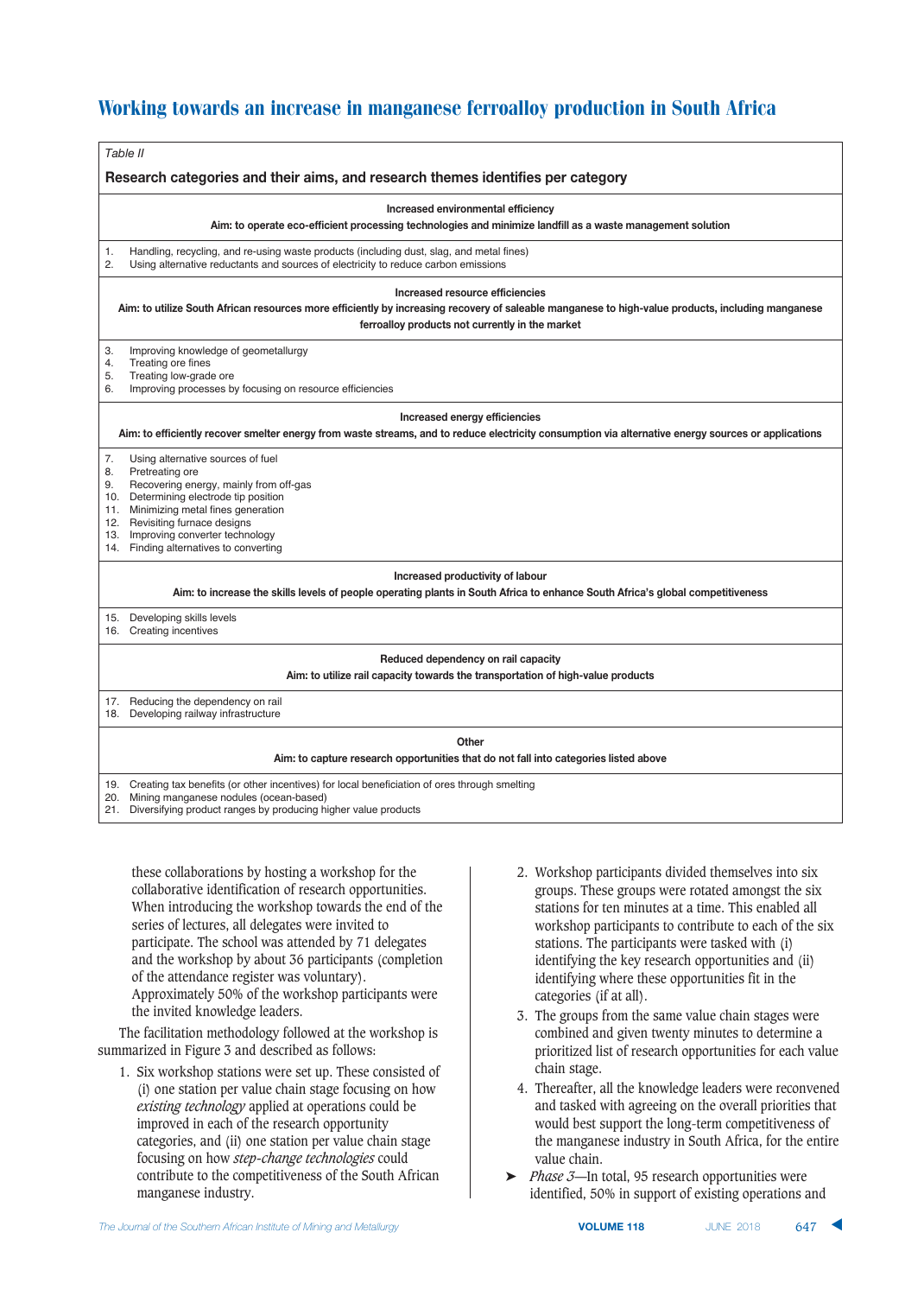

**Figure 3-Workshop methodology** 

50% to develop step-change technologies. The research opportunities were revised to ensure there was no duplication or errors, and summarized into tables. The research opportunities were then consolidated into 21 research themes, which are presented in Table II. A more complete data-set is available online at http://www.pyrometallurgy.co.za/InfaconXV/9999- Steenkamp-Tables.docx

To obtain an understanding of the extent to which these research themes and opportunities have been investigated in South Africa and abroad, a review of relevant Infacon papers and Mintek reports was conducted. The results of the review are reported in the next section. Also included in the review are relevant papers published elsewhere that formed part of the existing knowledge base of the authors.

#### **Literature review**

#### *Environmental efficiency*

#### Handling, recycling, and re-using waste products

Waste products from manganese ferroalloy production are dust (formed in sinter belts and in SAFs), slag, and metal fines. Environmental concerns include problems experienced in the short term, *i.e.* exposure of employees and communities to dust, and as well as the long term, *i.e.* disposal on waste dumps where prevention of groundwater contamination by manganese leached from the waste products is a major challenge.

Dust suppression during sintering is a key area of concern. To address the problem, a two-stage system was implemented in which the baghouse system on the cooling section was separate from the one on the sintering section. The latter was considered a novelty (Osypenko *et al.*, 2015). Cleaning of off-gas emitted by SAFs results in two types of waste products: dry dust in bag filter off-gas cleaning

▲ 648 JUNE 2018 systems and sludge in wet scrubber systems. In both instances, dust is disposed of as landfill. To minimize air pollution from these landfill sites, bag plant dust is agglomerated (Davey, 2004; and also according to work done at Mintek in 1987). Not only can the dust then be disposed of at landfill sites, but agglomeration techniques also allow for recycling of dust, together with metal fines, to SAFs (Davey, 2004). Alternative treatment methods proposed for sludge handling include drying and sintering to fume the zinc present in the sludge (Hamano *et al.*, 2010) or smelting in a centralized facility to produce high-MnO slag (to be recycled as feedstock to a SiMn smelter) together with a small amount of alloy rich in phosphorus and boron, and fume containing > 99% of the zinc and > 90% of the alkalis (Gaal, Tangstad, and Ravary, 2010). Melting of metal fines in a separate DC arc furnace was also investigated at Mintek in the 1980s, and found to be technically feasible. Converter dust produced during the refining of HCFeMn contains significant amounts of MnO (Lee *et al.*, 2010). Applications as soft ferrite, lubricant in oil drilling, and pigment for refractory, were considered. An aluminothermic reduction process was also developed to produce an alloy containing > 90% Mn at 86% Mn recovery (Lee *et al.*, 2010).

When it meets environmental requirements, slag is typically used as road base or as aggregate (Gaal, Tangstad, and Ravary, 2010) but in South Africa slag produced in HCFeMn production is disposed of as landfill. Manganese can be recovered from these slags by pyrometallurgical or hydrometallurgical means. Metallothermic reduction processes are based on FeSi, Si, Al, or pig iron as reductants (Banda and Lagendijk, 2017a, 2017b; Dashevskiy *et al.*, 2013; Kamata, Kuzi, and Tsujimura, 1992), and sulphuric acid is used to leach manganese (Groot *et al.*, 2013; Kazadi *et al.*, 2013, 2016; Sancho *et al.*, 2015). In both cases, it is not only the recovery of manganese that is of economic interest, but also the production of high-value byproducts that can be used as cement extenders.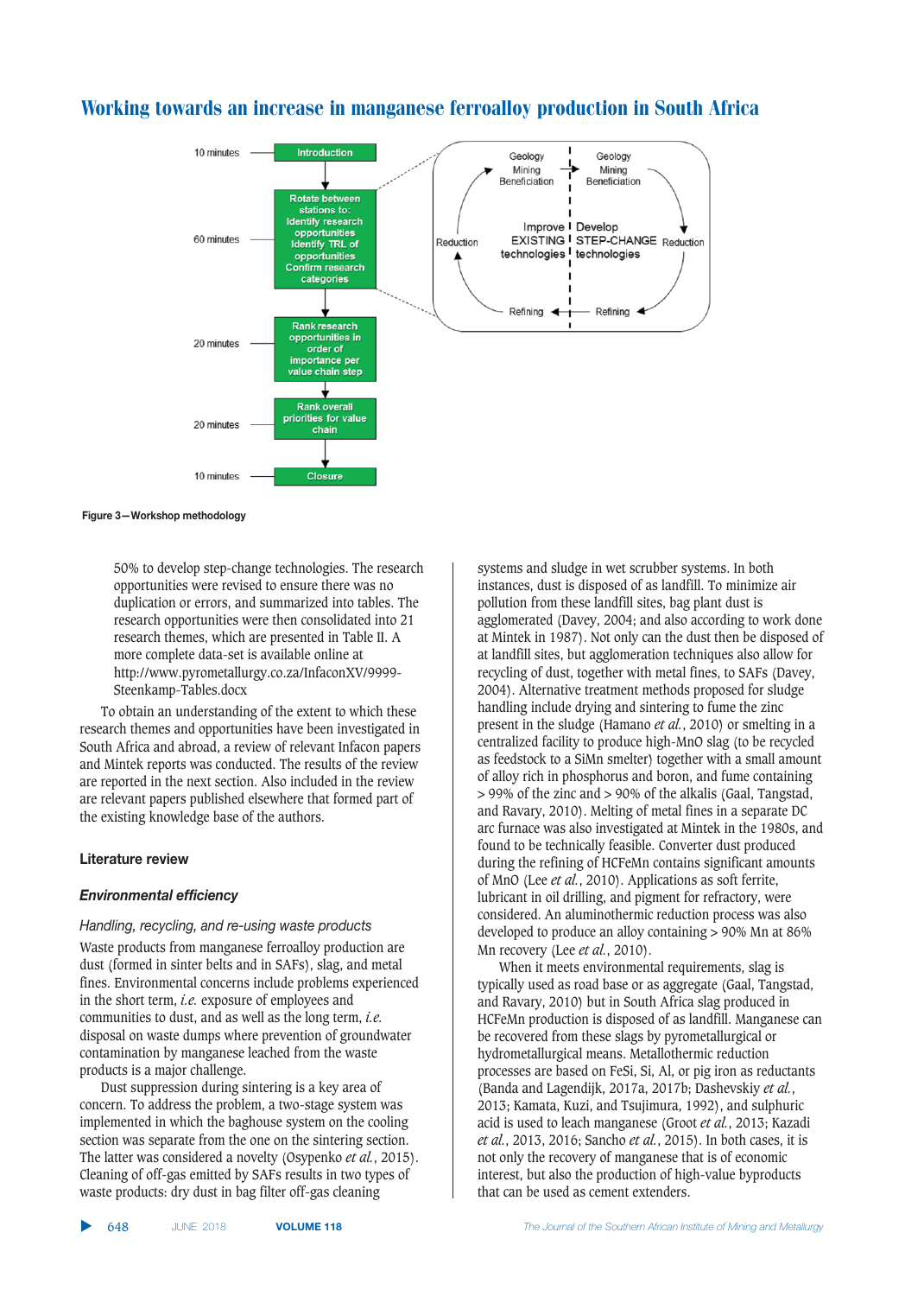#### Using alternative reductants and sources of electricity

#### $$

 $CO<sub>2</sub>$  emissions are harmful to the environment. As they use carbothermic reduction processes (with coke, anthracite, and coal as reductants), manganese ferroalloy producers are also producers of  $CO<sub>2</sub>$ . In South Africa, the problem is exacerbated by the fact that electricity is produced mainly at coal-fired power stations. Charcoal (Monsen, Tangstad, and Midtgaar, 2004; Monsen *et al.*, 2007) or other biofuels (Zhao, Zhu, and Cheng, 2010) from renewable sources could potentially be used as reductants in smelting, to reduce carbon emissions. Alternatively, hydrogen gas  $(H<sub>2</sub>)$  could be utilized in the prereduction of manganese ores (Kononov, Ostrovski, and Ganguly, 2007), with methane as potential source of  $H_2$  and CO through the cracking of CH4 (Anacleto, Ostrovski, and Ganguly, 2004; Bhalla and Eric, 2015; Ostrovski, Anacleto, and Ganguly, 2004). Potential green technologies for power generation include photovoltaic (PV) plants, wind power, concentrated solar power (CSP) plants, and tidal energy, and for transportation, electrical or fuel-cell-driven equipment. The application of CSP in the preheating and sintering of manganese ores is currently being investigated (Hockaday, Dinter and Harms 2016; Hockaday *et al.*, 2017).

#### $R$ **esource efficiency**

#### *Improving knowledge of geometallurgy*

Geometallurgy is the linking of geology, mining, and metallurgy, and understanding the implications of these links (Chetty, 2008). In smelter operations it leads to improved understanding of input materials and their effects on smelter operations. In the SAF, manganese ore is reduced in the solid state by CO gas to MnO and Fe, and in the liquid state in the coke bed to Mn and Si. If the ore reaches 800°C without being fully reduced to MnO and Fe, the  $CO<sub>2</sub>$  produced in the solidstate reduction reactions will increase the reductant and energy consumption due to the endothermic Boudourd reaction (Tangstad *et al.*, 2004; Visser *et al.*, 2013). Therefore, for solid-state reactions ore properties of importance are the oxidation state (Featherstone, 1974; Chetty and Gutzmer, 2008), reducibility (Kumar, Ranganathan, and Sinha, 2007), and more specifically CO gas reactivity (Tangstad *et al.*, 2001; Pochart *et al.*, 2007; Visser *et al.*, 2013). For liquid-state reactions, electrical conductivity (Miyauchi, Mochida, M., and Fuchi2001; Miyauchi *et al.*, 2004) and melting properties (Ringdalen, Gaal, and Ostrovski, 2010; Visser *et al.*, 2013) are important. In terms of other raw materials, the CO and slag reactivities of the carbon materials are of importance (Grishchenko *et al.*, 2015; Monsen, Tangstad, and Midtgaar, 2004; Pistorius, 2002; Safarian *et al.*, 2006, 2008; Safarian and Kolbeinsen, 2008), as is the dissolution rate of the quartz into slag (Maroufi *et al.*, 2015).

### **Treatment of ore fines**

As SAF technology typically requires a burden that is gaspermeable, particles less than 6 mm in size are screened out either at the mine or at the smelter. These ore particles still meet the chemical requirements for smelting. To agglomerate these particles, sinter-strand technology with coke breeze as

fuel source is applied on the industrial scale (Pienaar and Smith, 1992). Sintering also results in savings in transport cost per manganese unit, and decreased energy consumption in the SAF. Baghouse dust, scrubber sludge, quartz fines, HCFeMn slag fines, coke fines, and alloy fines could also be added to the sinter mix if sintering occurs at the smelter (Crawford *et al.*, 1995; Malan *et al.*, 2004). Prereduction of ore fines in a fluidized bed reactor (Crawford *et al.*, 1995) with subsequent smelting in a DC arc furnace has been tested at pilot scale. Technologies incorporating a dual energy source consisting of an inductor and oxygen-enriched combustion zone have been evaluated up to demonstration scale (Coetsee *et al.*, 2015).

#### **Treatment of low-grade ore**

Today, Mamatwan-type ore is not only beneficiated locally but also exported for processing overseas. Ironically, in the 1970s Mamatwan-type ore was deemed unsuitable for processing in a SAF due to the high carbonate contents (Featherstone, 1974) but SAF operators adjusted their practices to allow for higher carbonate contents. Managing the Mn/Fe ratio of the ores from the Northern Cape Province remains a challenge and a significant amount of ore with low manganese content is available. To increase the Mn/Fe ratio, wet or dry magnetic separation of fine ore with subsequent agglomeration of the nonmagnetic fraction through sintering or briquetting could be applied (Kutsin *et al.*, 2015). Prior to magnetic separation, a magnetizing roasting step, with or without subsequent milling, could improve separation (Ghorpade, 1995; Kivinen, Krogerus, and Daavittila, 2010; Samuratov, Baisanov, and Tolymbekov, 2010 and also at Mintek in 1981 and 1987). Alternatively, pig iron and high, MnO slag could be produced in a blast furnace and the slag further processed in a SAF (Ghorpade, 1995; Zhang, 1992).

### **Process improvements focusing on resource**  $efficiencies$

Proposed process improvements specifically associated with resource efficiencies included increasing the sinter/ore ratio into the SAF, combining silicon carbide (SiC) and carbon (C) as reductants in SiMn production, and removal of alkalis (including potassium) prior to smelting. No references on such applications were found during the review.

### **Energy efficiency**

#### **Alternative sources of fuel**

Apart from the green technologies already listed as alternative sources of energy, shaft furnace (Suzuki and Masukawa, 1992) or blast furnace (Basson, Curr, and Gericke, 2007; Featherstone, 1974) technology could also be considered as these furnaces utilize the combustion of coke and/or pulverized coal in order to meet the process energy requirement. On the other hand, switching to fossil fuel-fired furnaces will increase a plant's  $CO<sub>2</sub>$  output and reduce its environmental efficiency. In the South African context, where electricity is produced mainly in coal-fired power stations, power generation should be taken into account when studying the environmental efficiency of any alternative. A desktop study is currently underway at Mintek to evaluate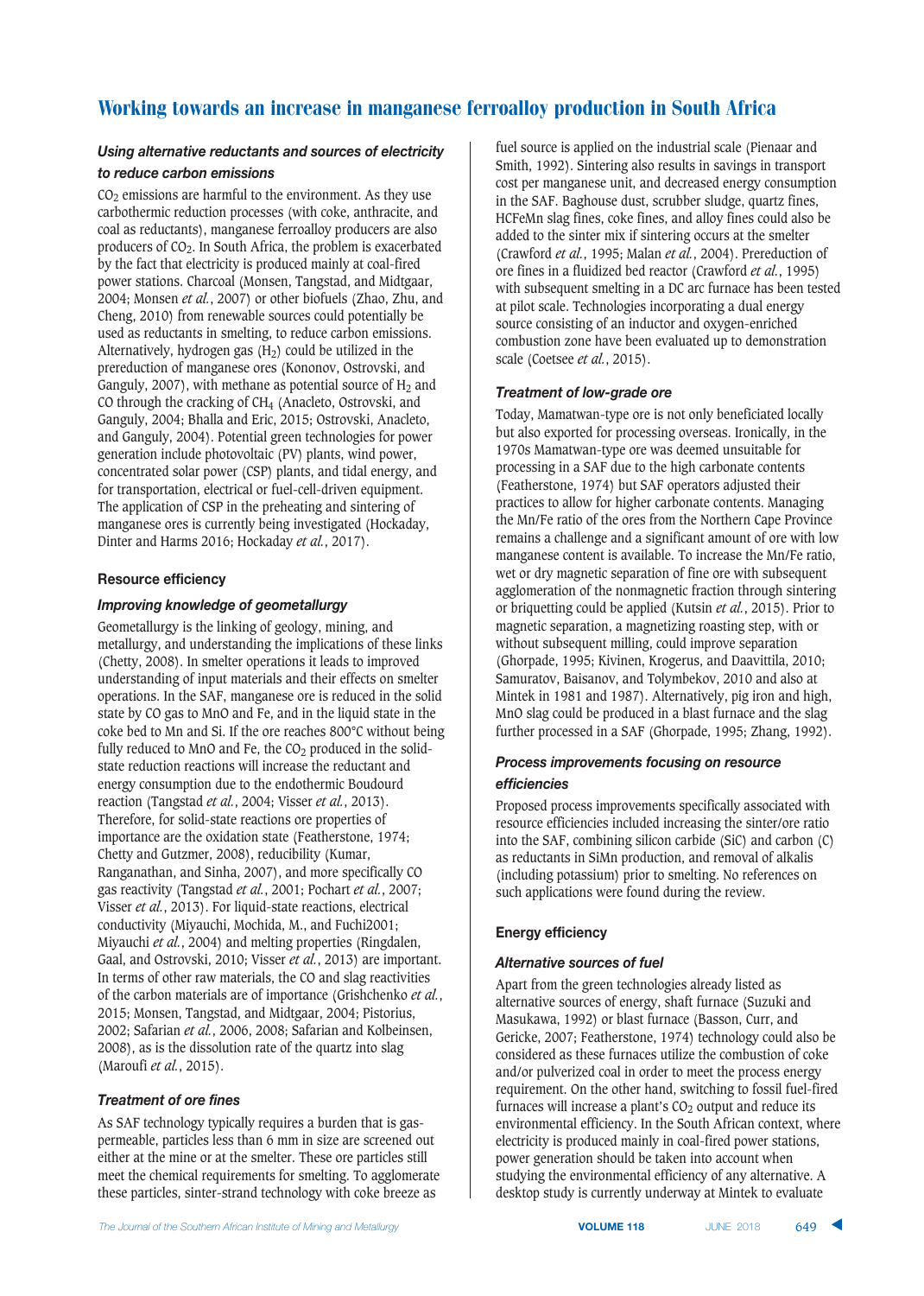the feasibility of COREX and FINEX technology for HCFeMn production (Sithole, Bam, and Steenkamp, 2018).

#### **Pretreatment of ore**

Preheating, precalcination, or prereduction, particularly of carbonate-rich manganese ores, has the potential to reduce the electrical energy requirement by 25 to 35% (Kalenga Xiaowei, and Tangstad, 2013; Tangstad, Ichihara, and Ringdalen, 2015). Sintering is an example of a calcination process in which the carbonate content of ore is lowered (Pienaar and Smith, 1992). On the industrial scale, a rotary kiln has been installed upstream from a SAF for prereduction of the ore (Tangstad Ichihara, and Ringdalen, 2015). Leaching of carbonate-rich ores to reduce the carbonate content has also been proposed (Featherstone, 1974).

#### **Energy recovery from off-gas**

Many SAFs operated in South Africa are of open furnace designs where the off-gas, slag, and alloy all contains latent heat that could be recovered and used elsewhere. Furthermore, by converting SAFs to closed designs one could potentially reduce energy losses and allow for the utilization of carbon monoxide (CO) in off-gas for preheating and/or prereduction, or generation of electricity (Ghorpade, 1995; Hunsbedt *et al.*, 2007; Kitamura, 1983).

#### **Electrode tip position determination**

Coke bed management is important in SAF operations (Lee and Tangstad, 2010). Development of technology to determine the electrode tip position would be useful. Development of a thermodynamic and/or electrical model to measure the level of the coke bed has been found to be useful (Yamamoto *et al.*, 1986).

#### *Minimizing metal fines generation*

The market for manganese ferroalloy fines is basically nonexistent as steel producers have specific size requirements for products that meet the requirements of their material handling and feeding systems, as well as process conditions. In SiMn production, casting alloy in a doublestrand casting machine resulted in much less fines generated compared to layer casting (Bezemer, 1995).

#### **Revisiting furnace designs**

Revisiting furnace designs and dimensions (Nishi, Saitoh, and Teguri, 2007; Swamy *et al.*, 2001; Bisaka, Griesel, and Bouwer, 2004), including improved refractory design for decreased wear and improved efficiencies (O'Shaughnessy and Le Roux, 2015; Steenkamp, 2014; Steenkamp, Pistorius, and Tangstad, 2015a, 2015b; 2015c), could be useful from an energy efficiency perspective, as would the development of reliable measurement techniques for temperature, refractory wear (Sadri, Gebski, and Shameli, 2010), and water leak detection (Eidem, Egeland, and Baumann, 2013). As DC technology could potentially allow for improved energy efficiency by decoupling power input from coke bed resistivity, revisiting application of the technology in different configurations could also be useful (Jones, Barcza, and Curr, 1993) and work in this regard was been undertaken at Mintek in 2016.

#### *Improving converter technology*

As with the SAFs, improving existing converter technology (Burger and Masukawa, 2004; Cowx *et al.*, 2015) by improving energy efficiency or developing a thermodynamic model (Nell and Nolet, 2010) to describe converter refining of HCFeMn would be useful in attempts at improving operational efficiencies.

#### **Alternatives to converting**

Alternatives to converting that were proposed included refining liquid alloy straight from tapping and utilizing argon-oxygen degasser (AOD) and vacuum-oxygen degasser (VOD) type processes applied in steelmaking in manganese ferroalloy production. No references to any of these applications were found in the literature – the latter being technically not feasible due to the high vapour pressure of manganese – but alternative methods were identified. These included solid-state decarburization of carbon-rich manganese carbide powders in a flowing stream of carbon dioxide (Bhonde and Angal, 2004), refining of SiMn in a two-stage process consisting of a smelting step in an electric arc furnace followed by treatment in a shaking ladle (Jinhua and Zhizhong, 1992), and silicothermic reduction of manganese-bearing slags used to produce MCFeMn (Channon and See, 1977). The latter technique was applied on an industrial scale in South Africa (Bezemer, 1995), but the facility is currently decommissioned. In Japan (Yamamoto *et al.*, 1986), a similar process was replaced by converter technology.

#### **Productivity of labour**

The research topics listed in this section contain only a summary of the research opportunities identified in the workshop. A literature study on any of the topics or themes falls beyond the scope of this document.

#### **Developing skills levels**

In terms of skills development, it was proposed that local training centres were to be established, teaching not only technical skills but also transferring knowledge on the value chain, basic economics, and basic metallurgy. Furthermore, employees should be given the opportunity to use current plant problems as potential topics for postgraduate studies, one such potential topic being an evaluation of the economic feasibility of the various alternative technologies listed here. As an example: in Norway, producers of ferroalloys release employees for a three-year period to study full-time towards a PhD at the Norwegian University of Science and Technology. Often, the research topic is chosen and (partially) funded by the producer. This arrangement benefits the producer through the development of new knowledge, as well as its employees. Such studies will build the capacity studies of local universities and ensure quality education for future generations.

### **Creating incentives**

It was proposed that companies commit to educate children of employees, implement profit sharing schemes for employees, and create incentives for labour to multi-skill. In terms of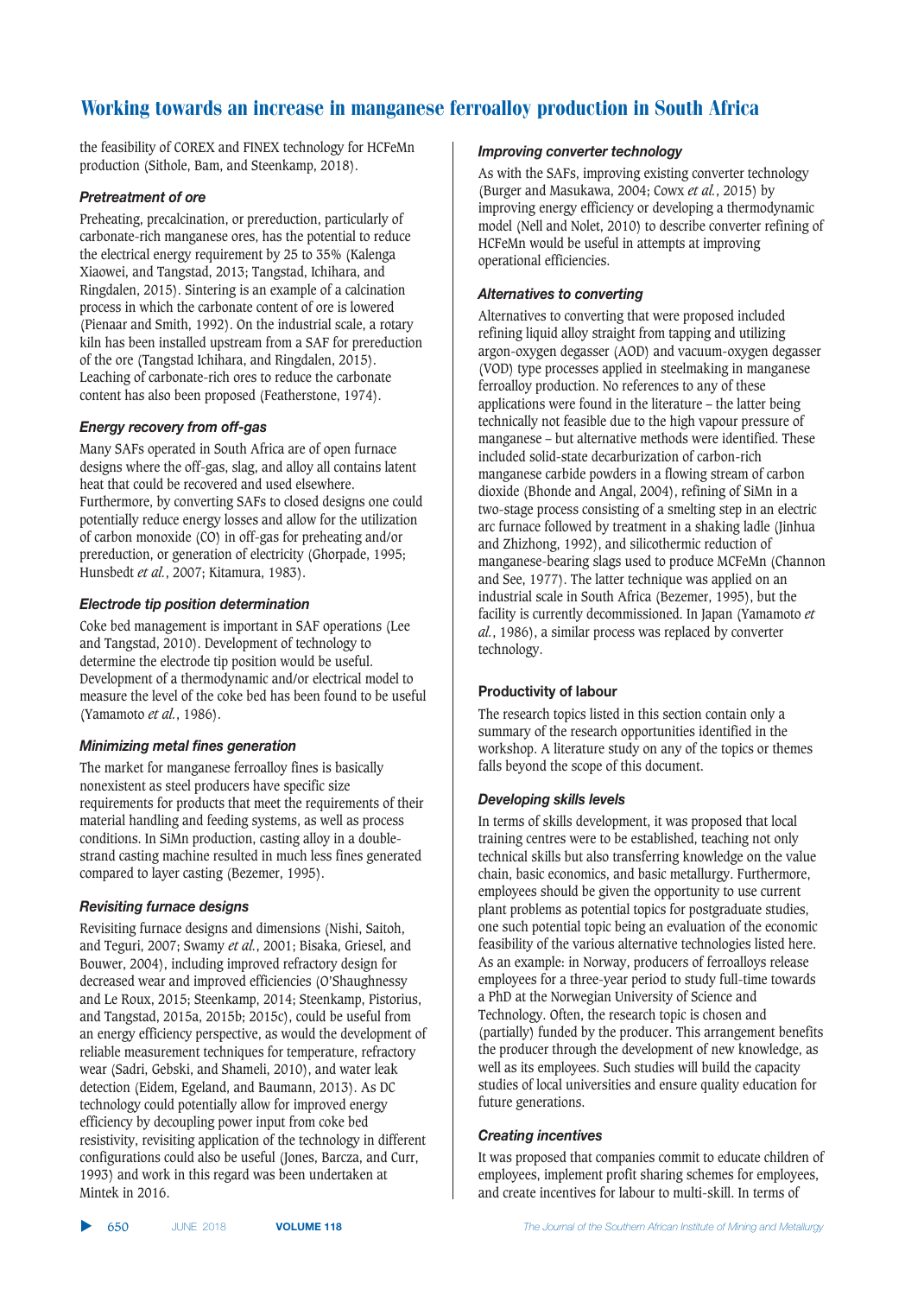academic support, remuneration of academics should be increased as should research funds. Discussion of this topic is beyond the scope of this paper.

#### **Dependency on rail capacity**

#### **Reducing dependency on rail**

To reduce dependency on rail capacity it was proposed that mining, pretreatment, and/or smelting processes be integrated close to the mine-site, resulting in only valueadded products being transported rather than transporting gangue together with the manganese values. Reagents used in processing should be sourced closer to the smelter. Furthermore, clustering synergistic industries, where one plant uses the products of another, would be ideal, *e.g*. integrating a FeMn smelter with a steel plant (Kitamura, 1983; Yamamoto *et al.*, 1986). It was proposed that fines/slimes be transported pneumatically.

#### **Developing railway infrastructure**

Development of railway infrastructure within Africa, as well as improving railway transport security, could be useful, but discussion of this topic is beyond the scope of this paper.

#### **Other**

#### **Creating tax benefits**

Creating tax benefits (or other incentives) for local beneficiation of ores through smelting could be useful. Discussion of this topic is beyond the scope of this paper.

#### *Mining manganese nodules (ocean-based)*

Manganese nodules were leached in a laboratory-scale study to produce copper, nickel, and cobalt (Alex *et al.*, 2007). The leach residue, being rich in Mn and Si, was agglomerated and smelted in a DC furnace in combination with HCFeMn slag to produce SiMn. The economic feasibility of such a technology should be definitely be included in future studies.

#### **Diversifying product ranges by producing higher**  $value$  *products*

As the bulk of manganese ferroalloys are utilized in steelmaking, product ranges could be diversified by producing alloys that are more attractive to the steel industry. These include alloys that support the production of clean steel with very low levels of phosphorous, sulphur, and inclusions (Safarian and Kolbeinsen, 2013; Sjoqvist, Jonnson, and Berg, 2001) or specialized products with high levels of a desirable component (N or Si). Typically, all P present in the ore and reductants reports to the alloy phase (Pochart *et al.*, 2007; Tangstad *et al.*, 2004; Visser *et al.*, 2013) and subsequent dephosphorization of alloy can be done using BaO-MnO-BaF2 slag (Chaudhary, Minj, and Goel, 2007). Sulphur distribution can be influenced by the basicity and CaO content of the slag (Saridikmen, Kucukkaragoz, and Eric, 2007). Titanium can be removed from SiMn alloy by purging with nitrogen (Chu, Chen, and Zeng, 2015). The nitrogen content of LCFeMn can be increased by solid-state nitriding with a mixture of nitrogen and hydrogen gas (Ghali *et al.*, 2010) to produce an alloy that could potentially replace nickel in stainless steel

production. Low-carbon SiMn with 20–30% Si is produced by upgrading standard SiMn alloy through the addition of Si wastes from the ferrosilicon industry (Park *et al.*, 2010), which not only increases the Si content of the alloy due to dissolution, but the carbon content is also reduced through the formation of SiC. Granulation of SiMn to produce a powder that can be stored in bags as raw material for electrolytic manganese production, and utilization of converter dust, rich in manganese, as alternative to electrolytic manganese were listed as ideas at the event, but no literature sources found on these topics during the review.

#### **1** The way forward

Transforming ideas and proposed technologies into industrial applications that contribute to company profits and an improved society takes a long time. A roadmap is a tool that could ease the way towards implementation (Phaal, Farrukh, and Probert, 2004) and would be a useful aid in the implementation of the research agenda developed here. As a starting point, an example from Norway where a roadmap was developed to increase the use of natural gas in metal production is presented.

The Norwegian government prepared a series of roadmaps to guide the country towards reducing its  $CO<sub>2</sub>$ emissions by 2030 and 2050, in terms of the Paris Climate Agreement. The exercise included a roadmap for the process industry (Norsk Industri, 2006). In order to break down the proposed initiatives into more specific actions, research institutes (SINTEF and NTNU) and industry together prepared a roadmap for the use of gas in metal production (Dalaker *et al.*, 2017). The same methodology could be used for preparing a roadmap for increased manganese ferroalloy production in South Africa.

The work started by defining who the roadmap was written for and what the goals were. The two main goals were (1) to describe to the authorities the conditions and public framework needed to obtain the desired changes in industry, and (2) to give examples of potential technologies to develop. To achieve these goals, industry must be heavily involved in document preparation, and at the same time the document must be neutral and not represent specific companies. The current roadmap (Dalaker *et al.*, 2017) was therefore prepared by the research institutes, with industry involvement from several companies through cooperation on a dedicated project and several targeted workshops. The project was funded by SINTEF, the Norwegian Research Council, and industry partners acting either as individual companies or through the Norwegian Ferroalloy Producers Research Association.

The roadmap started by contextualizing the objectives and describing their importance. Then, to demonstrate that technological solutions were available, a wide range of relevant technologies were described. Technologies with a high potential were included notwithstanding whether they would require a long time (10–20 years) to implement or whether they could be industrialized in the near future. Technology readiness levels (TRLs), derived from the European Union Commission's definitions, and environmental impact were shown for each technology.

The section describing the need for public framework conditions, addressed mainly to the authorities, was divided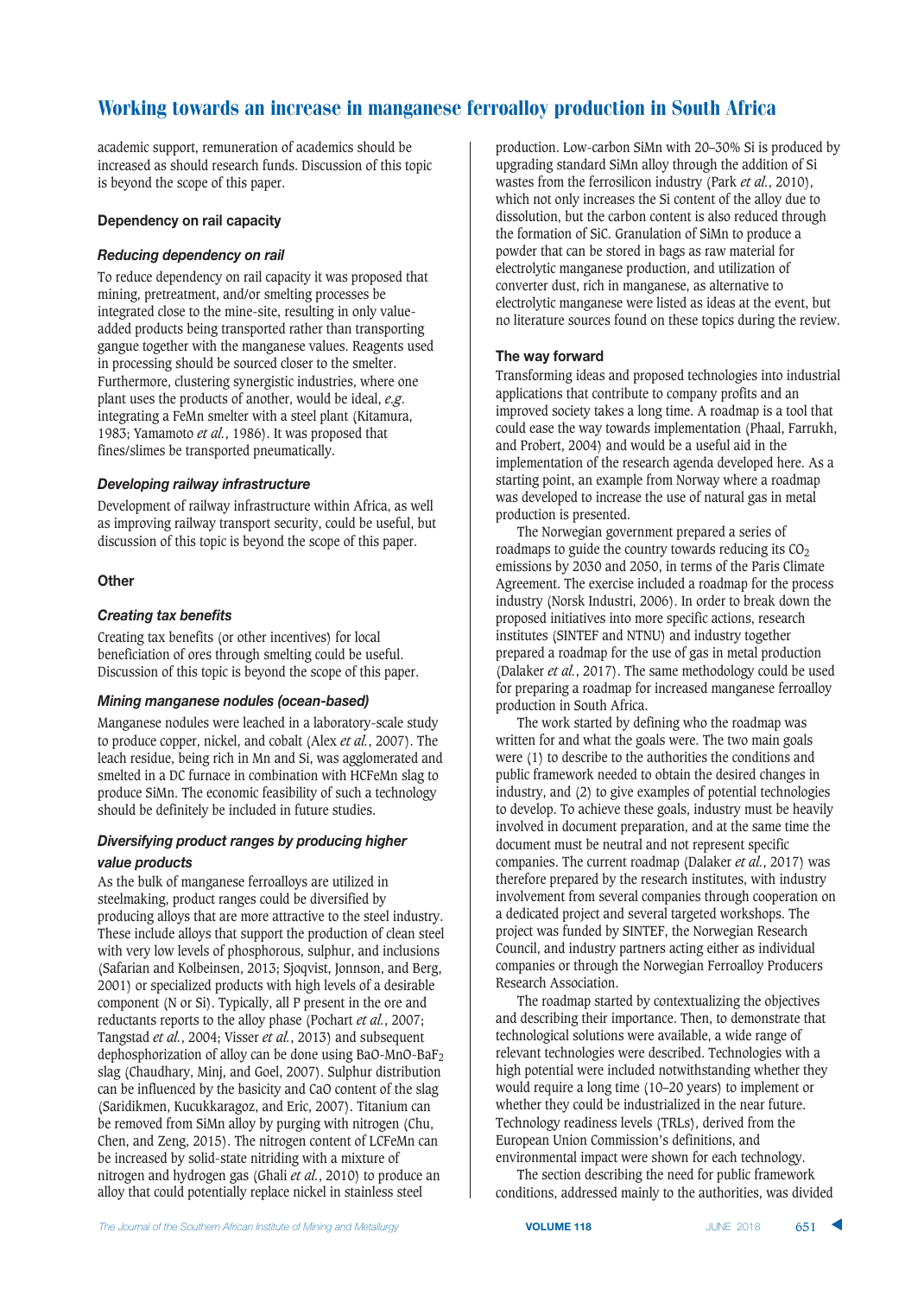into two sections and described (1) prerequisites for technology development and (2) prerequisites for industrial use. Education and high competence in both academia and industry are required for technology development. Competence within specific areas described in the roadmap, as well as in general education, is needed. A good research infrastructure and a system for public funding of long-term research projects are also important. Industrialization of the new technologies, which is the main goal of the work, requires predictable conditions within several areas of the industry, and in this regard the authorities have a great influence. Availability and prices of operational inputs such as electricity and raw materials, as well as suitable infrastructure, fall under these conditions. Investment in new technologies is often hindered by lack of risk capital. Measures to increase the availability of risk capital and decrease the risk taken by the industrial companies are means to enhance introduction of new technologies.

As illustrated, a roadmap is a tool to inform role-players about the possibilities and requirements needed to reach specific objectives. A similar approach and roadmap could pave the way towards increased manganese ferroalloy production in South Africa.

#### $$

To increase the production of manganese ferroalloys in South Africa, a research agenda was developed at a workshop hosted as part of the Second School on Manganese Ferroalloy Production in June 2016. The agenda consists of 21 research themes distilled from 95 research opportunities identified by participants in the workshop. The literature review that was conducted subsequent to the workshop indicated that the problems identified are not unique to the South African context. In particular, challenges associated with high prices of electricity and raw materials, as well the need for higher yields and a stronger market for alloys, are also experienced elsewhere in the world. Many of the ideas generated at the workshop were not new as they have been addressed in the past, even on an industrial scale, locally or in other parts of the world. To implement the agenda, collaborative research between industry and research institutions and between institutions locally and overseas would be required. Studies should focus on the South African context: challenges with the supply of raw materials and energy as well as the need to develop human capital, and should evaluate both the technical and the economic feasibility of solutions proposed. A technology roadmap is a useful tool for directing such a collaborative research exercise, and the development of such a roadmap by industry and research institutions is strongly encouraged. Implementation the roadmap will require support from the authorities.

#### $\blacksquare$  Acknowledgements

This paper is published with the financial support and permission of Mintek. Inputs from delegates participating in the workshop at the 2nd School on Manganese Ferro-alloy Production are gratefully acknowledged.

#### ▲ 652 JUNE 2018

#### $References$

- ALEX, T.C., GODIWALLA, K.M., KUMAR, S., and JANA, R.K. 2007. Extraction of silicomanganese from marine and low grade mineral resources. *Proceedings of INFACON XI*, New Delhi, India, 18-21 February 2007. Indian Ferro-Alloy Producers Association. pp. 206–214.
- ANACLETO, N., OSTROVSKI, O., and GANGULY, S. 2004. Reduction of manganese oxides by methane-containing gas. *ISIJ International*, vol. 44, no. 9. pp. 1480–1487.
- BANDA, W. and LAGENDIJK, H. 2017a. Metallothermic production of cement extender from manganese waste slags. *Proceedings of the 3rd Young Professionals Conference*, Pretoria, South Africa, 9-10 March 2017. Southern African Institute of Mining and Metallurgy, Johannesburg. pp. 331–334.
- BANDA, W. AND LAGENDIJK, H. 2017b. Metallothermic production of cement extender from manganese waste slags. *Proceedings of the 5th International Slag Valorisation Symposium*, Leuven, Belgium, 3-5 April 2017. KU Leuven.
- BASSON, J., CURR, T.R., and GERICKE, W.A. 2007. South Africa's ferro alloys industry - present status and future outlook. *Proceedings of INFACON XI*, New Delhi, India, 18-21 February 2007. Indian Ferro-Alloy Producers Association. pp. 3–24.
- BEZEMER, K. 1995. The silicomanganese production process at Transalloys. *Proceedings of INFACON VII*. Trondheim, Norway, 11–14 June 1995. Tveit, H., Tuset, J.K., and Page, I.G. (eds.). Norwegian Ferroalloy Producers Research Organization (FFF). pp. 573–580.
- BHALLA, A. and ERIC, R.H. 2015. Reduction behavior of manganese ore using methane gas. *Proceedings of INFACON XIV*, Kiev, Ukraine, 1-4 June 2015. pp. 461–469.
- BHONDE, P.J. and ANGAL, R.D. 2004. Rate control mechanism in solid state decarburization of ferromanganese. *Proceedings of INFACON X*, Cape Town, South Africa, 1–4 February 2004. Southern African Institute of Mining and Metallurgy, Johannesburg. pp. 163–172.
- BISAKA, K., GRIESEL, J., and BOUWER, P.H.F. 2004. Optimisation of SiMn production at Transalloys. *Proceedings of INFACON X*, Cape Town, South Africa, 1-4 February 2004. Southern African Institute of Mining and Metallurgy, Johannesburg. pp. 239–244.
- BURGER, R. and MASUKAWA, M. 2004. The production of refined ferromanganese at Cato Ridge alloys. *Proceedings of INFACON X*, Cape Town, South Africa, 1–4 February 2004. Southern African Institute of Mining and Metallurgy, Johannesburg. pp. 254–260.
- CHANNON, W.P. and SEE, J.B. 1977. The reduction of fluxed and non-fluxed manganese ores by ferromanganese silicide. Staff paper no. 1868. Mintek, Johannesburg, South Africa.
- CHAUDHARY, P.N., MINJ, R.K., and GOEL, R.P. 2007. Development of a process for dephosphorisation of high carbon manganese. *Proceedings of INFACON XI*, New Delhi, India, 18–21 February 2007. Indian Ferro-Alloy Producers Association. pp. 289–296.
- CHETTY, D. 2008. A geometallurgical evaluation of the ores of the northern Kalahari manganese deposit, South Africa. PhD thesis, University of Johannesburg, Johannesburg, South Africa.
- CHETTY, D. and GUTZMER, J. 2008. Quantitative X-ray diffraction as a tool for smelting optimization of Kalahari manganese ores. *Proceedings of the Ninth International Congress for Applied Mineralogy*. Brisbane, Australia, 8–10 September 2008. pp. 419–427.
- CHU, S.J., CHEN, P.X., and ZENG, S.L. 2015. Research on de-titanium of silicomanganese ferroalloy by blowing N2. *Proceedings of INFACON XIV*, Kiev, Ukraine, 1–4 June 2015. pp. 497–504.
- COETSEE, T., MULLER, J., GROENEWALD, J., DU TOIT, A., and ZEELIE, D. 2015. The AlloyStream process for HCFeMn production. *Proceedings of INFACON XIV*, Kiev, Ukraine, 1–4 June 2015. pp. 91–98.
- COWX, P., NORDHAGEN, R., KADKHODABEIGI, M., ELS, L., and KERO, I. 2015. The use of fine water spray to suppress fume emissions when casting refined ferromanganese. *Proceedings of INFACON XIV*, Kiev, Ukraine, 1–4 June 2015. pp. 81–90.
- CORATHERS, L.A. 2017. Mineral commodity summaries 2017. *U.S. Geological Surve*y. pp. 106–107.
- CRAWFORD, D.P., MAYJIELD, P.L.J., BREN, A.D., and OLSEN, A.H. 1995. Direct production of ferromanganese from Gemco sand concentrate and coal. *Proceedings of INFACON VII*, Trondheim, Norway, 11–14 June 1995. Tveit, H., Tuset, J.K., and Page, I.G. (eds.). Norwegian Ferroalloy Producers Research Organization (FFF). pp. 239–248.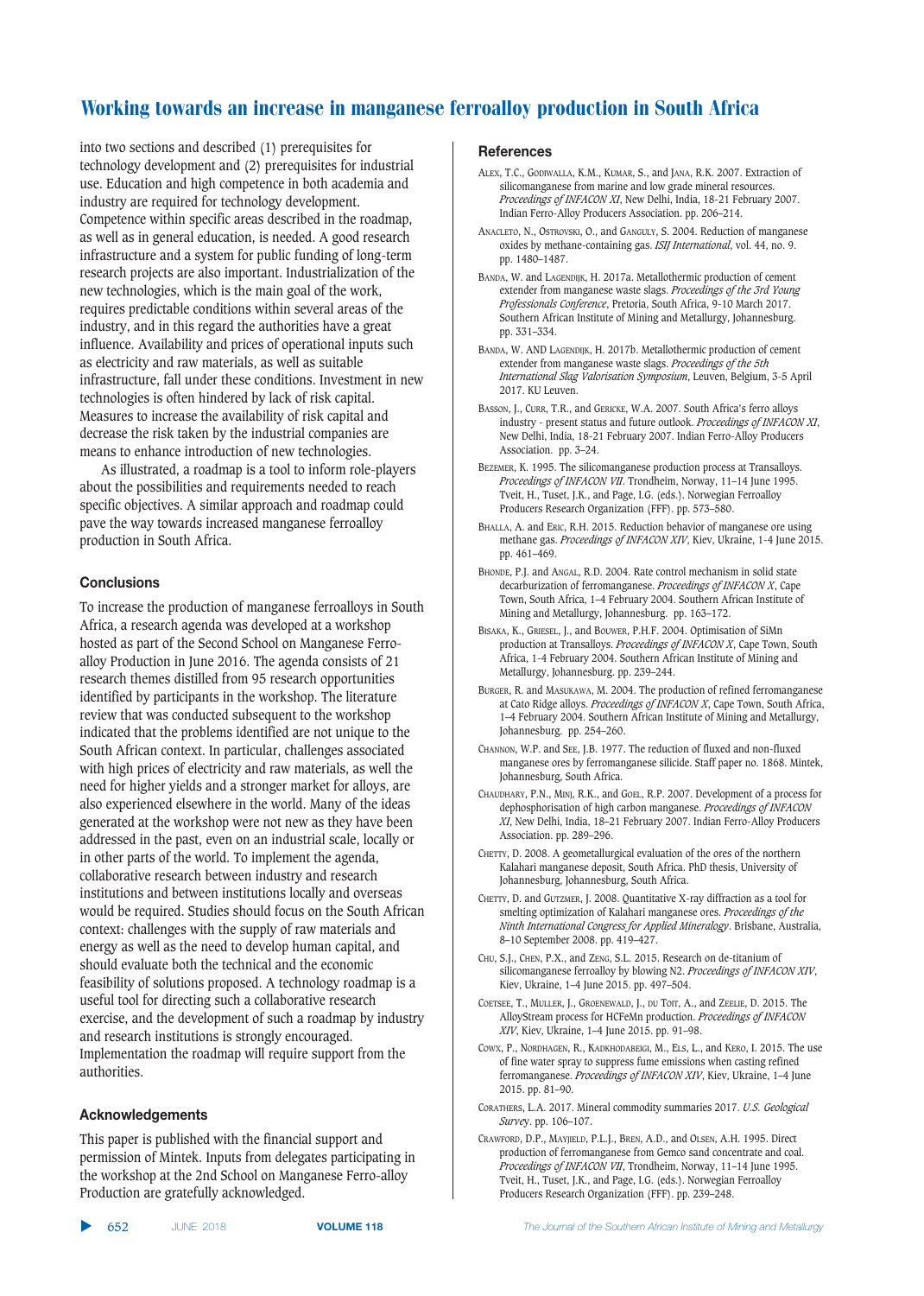DALAKER, H., RINGDALEN, E., KOLBEINSEN, L., and MÅRDALEN, J. 2017. Road-map for gas in the Norwegian metallurgical industry: greater value creation and reduced emissions. SINTEF, Trondheim, Norway.

DASHEVSKIY, V.Y., ALEKSANDROV, A.A., KANEVSKIY, A.G., and LEONTIEV, L.I. 2013. Extraction of manganese from the slag of silicothermal reduction of metallic manganese. *Proceedings of INFACON XIII*, Almaty, Kazakhstan, 9–12 June 2013. pp. 157–164.

DAVEY, K. 2004. The develpment of an agglomerate through the use of FeMn waste. *Proceedings of INFACON X, the Tenth International Ferroalloys Congress*, Cape Town, South Africa, 1–4 February 2004. Southern African Institute of Mining and Metallurgy, Johannesburg. pp. 272–280.

Directorate: Mineral Economics. 2016. South Africa's Mineral Industry 2014/2015. Department of Mineral Resources, Pretoria, South Africa, p. 128.

EIDEM, P.A., EGELAND, K.A., and BAUMANN, D. 2013. Improved safety for manganese alloy smelting. *Efficient Technologies in Ferroalloy Industry: Proceedings of INFACON XIII*, Almaty, Kazakhstan, 9–12 June 2013, pp. 164–174.

FEATHERSTONE, R.A. 1974. Applications of Mamatwan manganese ore. *Proceedings of INFACON I*, Johannesburg, South Africa, 22–26 April 1974. Southern African Institute of Mining and Metallurgy, Johannesburg. pp. 263–271.

GAAL, S., TANGSTAD, M., and RAVARY, B. 2010. Recycling of waste material from the production of FeMn and SiMn. *Proceedings of INFACON XII*, Helsinki, Finland, 6–9 June 2010. Outotec Oyj. pp. 81–88.

GEREFFI, G. and FERNANDEZ-STARK, K. 2011. Global Value Chain Analysis: A Primer. Center on Globalization, Governance & Competitiveness

GHALI, N.S., EISSA, M.M., MISHREKY, M.L., and EL-FAWAKHRY, M.K. 2010. Kinetics of nitriding process of ferromanganese alloy. *Proceedings of INFACON XII*, Helsinki, Finland, 6–9 June 2010. pp. 611–618.

GHORPADE, S.Y. 1995. Strategic plan to abate pollution and beneficiate low grade manganese ore at Simiore's metal and ferroalloys plant. *Proceedings of INFACON VII*, Trondheim, Norway, 11-14 June 1995. Tveit, H., Tuset, J.K., and Page, I.G. (eds.). Norwegian Ferroalloy Producers Research Organization (FFF). pp. 151–164.

GRISHCHENKO, S.G., OVCHARUK, A.N., OLSHANSKY, V.I., FILIPPOV, I.Y., TARAN, A.Y., CHALENKO, V.I., DUDYAK, V.N., and PAVLENKO, S.V. 2015. Mastering of ferrosilicon manganese melting with highly reactive reducing agent. *Proceedings of INFACON XIV*, Kiev, Ukraine, 1–4 June 2015. pp. 65–72.

GROOT, D.R., KAZADI, D., PÖLLMANN, H., DE VILLIERS, J.P.R., REDTMANN, T., and STEENKAMP, J.D. 2013. The recovery of manganese and generation of a valuable residue from ferromanganese slags by a hydrometallurgical route. *Proceedings of INFACON XIII*, Almaty, Kazakhstan, 9–12 June 2013. pp. 1051–1060.

HAMANO, T., SHEN, R., ZHANG, G., BROWN, P., and OSTROVSKI, O. 2010. Process of manganese furnace dust: drying and zinc oxide reduction. *Proceedings of INFACON XII*, Helsinki, Finland, 6–9 June 2010. pp. 143–154.

HOCKADAY, S.A.C., DINTER, F., and HARMS, T.M. 2016. Opportunities for concentrated solar thermal heat in the minerals processing industry. *4th Southern African Solar Energy Conference (SASEC) 2016*, Stellenbosch University in Stellenbosch, South Africa, 31 October – 2 November 2016.

HOCKADAY, S.A.C., REYNOLDS, Q.G., DINTER, F., and HARMS, T.M. 2017. Solar thermal treatment of manganese ores. *Proceedings of SolarPACES 2017*, Santiago, Chile, 26–29 September 2017.

HUNSBEDT, L., COWX, P.M., FLATABØ, R., JOHANSEN, K.E., and BUSTNES, J.A. 2007. Environmental challenges for Norwegian Mn- Industry. *Proceedings of INFACON XI*, New Delhi, India, 18–21 February 2007. Indian Ferro-Alloy Producers Association. pp. 446–456.

JABAREEN, Y. 2008. A new conceptual framework for sustainable development. *Journal of Environment, Development and Sustainability*, vol. 10. pp. 179–192.

JINHUA, Z. and ZHIZHONG, L. 1992. The development of technology for the production of refined ferromanganese in China. *Proceedings of INFACON VI*, Cape Town, South Africa, 8–11 March 1992. Southern African Institute of Mining and Metallurgy, Johannesburg. pp. 145–147.

JONES, R.T., BARCZA, N.A., and CURR, T.R. 1993. Plasma Developments in Africa. *Proceedings of the Second International Plasma Symposium: World Progress In Plasma Applications*, Palo Alto, California, 9–11 February 1993.

KALENGA, M., XIAOWEI, P., and TANGSTAD, M. 2013. Manganese alloys production: Impact of chemical compositions of raw materials on the energy and materials balance. *Proceedings of INFACON XIII*, Almaty, Kazakhstan, 9–12 June 2013. pp. 647–654.

KAMATA, R., KUZI, Y., and Tsujimura, H. 1992. The production of special SiMn using the gas and powder injection process. *Proceedings of INFACON VI*, Cape Town, South Africa, 8-11 March 1992. Southern African Institute of Mining and Metallurgy, Johannesburg. pp. 139–143.

KAZADI, D., GROOT, D.R., PÖLLMANN, H., DE VILLIERS, J.P.R., and REDTMANN, T. 2013. Utilization of ferromanganese slags for manganese extraction and as cement additive. *Proceedings of the International Conference on Advances in Cement and Concrete Technology in Africa*, Johannesburg, South Africa, 28–30 January 2013. pp. 983–995.

KAZADI, D.M., GROOT, D.R., DE VILLIERS, J.P.R., STEENKAMP, J.D., and PÖLLMANN, H. 2016. Control of silica polymerisation during ferromanganese slag sulfuric acid digestion and water leaching. *Hydrometallurgy*, vol. 166. pp. 214–221.

KITAMURA, M. 1983. Improvement of the electric power consumption in silicomanganese smelting. *Proceedings of INFACON III*, Tokyo, Japan, 8–11 May 1983.

KIVINEN, V., KROGERUS, H., and DAAVITTILA, J. 2010. Upgrading of Mn/Fe ratio of low-grade manganese ore for ferromanganese production. *Proceedings of INFACON XII*, Helsinki, Finland, 6-9 June 2010. pp. 467–476.

Kononov, R., Ostrovski, O., and Ganguly, S. 2007. Carbothermal solid state reduction of manganese ores. *Proceedings of INFACON XI*, New Delhi, India, 18-21 February 2007. Indian Ferro-Alloy Producers Association. pp. 259–267.

KUMAR, M., RANGANATHAN, S., and SINHA, S.N. 2007. Kinetics of reduction of different manganese ores. *Proceedings of INFACON XI*, New Delhi, India, 18-21 February 2007. Indian Ferro-Alloy Producers Association. pp. 241–246.

KUTSIN, V.S., OLSHANSKY, V.I., FILIPPOV, I.Y., and CHUMAKOV, A.A. 2015. The development of fine manganese concentrate lumping technology at PJSC Nikopol Ferroalloy Plant. *Proceedings of INFACON XIV*, Kiev, Ukraine, 1–4 June 2015. pp. 22–26.

LEE, K.J., MIN, D.S., PARK, C.S., PARK, Y.K., JO, C.H., and HONG, S.H. 2010. High purity Mn metal from Mn oxide dust produced during FeMn refining process. *Proceedings of INFACON XII*, Helsinki, Finland, 6–9 June 2010. pp. 197–206.

LEE, Y.E. and TANGSTAD, M. 2010. Electric parameters for an efficient smelting perfomance of HCFeMn alloy. *Proceedings of INFACON XII*, Helsinki, Finland, 6–9 June 2010. pp. 569–578.

MALAN, J., BARTHEL, W., and DIPPENAAR, B.A. 2004. Optimising manganese sinter plants process parameters and design. *Proceedings of INFACON X*, Cape Town, South Africa, 1–4 February 2004. Southern African Institute of Mining and Metallurgy, Johannesburg. pp. 281–290.

MAROUFI, S., CIEZKI, G., JAHANSHAHI, S., SUN, S., AND OSTROVSKI, O. 2015. Dissolution of silica in slag in silicomanganese production. *Proceedings of INFACON XIV*, Kiev, Ukraine, 1–4 June 2015. pp. 479–487.

MIYAUCHI, Y., MOCHIDA, M., and FUCHI, Y. 2001. High thermal electrical property of manganese ore in production of high carbon ferromanganese. *Proceedings of INFACON IX*, Quebec City, Canada, 3-6 June 2001. The Ferroalloys Association, Washington. pp. 263–243.

MIYAUCHI, Y., NISHI, T., SAITO, K., and KIZU, Y. 2004. Improvement of hightemperature electric characteristics of manganese ores. *Proceedings of INFACON X*, Cape Town, South Africa, 1–4 February 2004. Southern African Institute of Mining and Metallurgy, Johannesburg. pp. 155–162.

MONSEN, B., TANGSTAD, M., and MIDTGAAR, H. 2004. Use of charcoal in silicomanganese production. *Proceedings of INFACON X*, Cape Town, South Africa, 1–4 February 2004. Southern African Institute of Mining and Metallurgy, Johannesburg. pp. 392–404.

MONSEN, B., TANGSTAD, M., SYVERTSEN, M., ISHAK, R., and MIDTGAARD, H. 2007. Charcoal for manganese alloy production. *Innovations in Ferro Alloy Industry. Proceedings of INFACON XI*, New Delhi, India, 18–21 February 2007. Indian Ferro-Alloy Producers Association. pp. 297–310.

NELL, J. and NOLET, I. 2010. Development of a dynamic model for a manganese oxygen refining (MOR) converter. *Proceedings of INFACON XII*, Helsinki, Finland, 6–9 June 2010. pp. 579–588.

NISHI, T., SAITOH, K., and TEGURI, D. 2007. The build-up of additional HCFeMn production capacity by the deepening of a furnace. *Proceedings of INFACON XI*, New Delhi, India, 18–21 February 2007. Indian Ferro-Alloy Producers Association. pp. 183–190.

NORSK INDUSTRI. 2006. The Norwegian process industries' roadmap: combining growth and zero emissions by 2050.

**VOLUME 118 IVINE** 2018